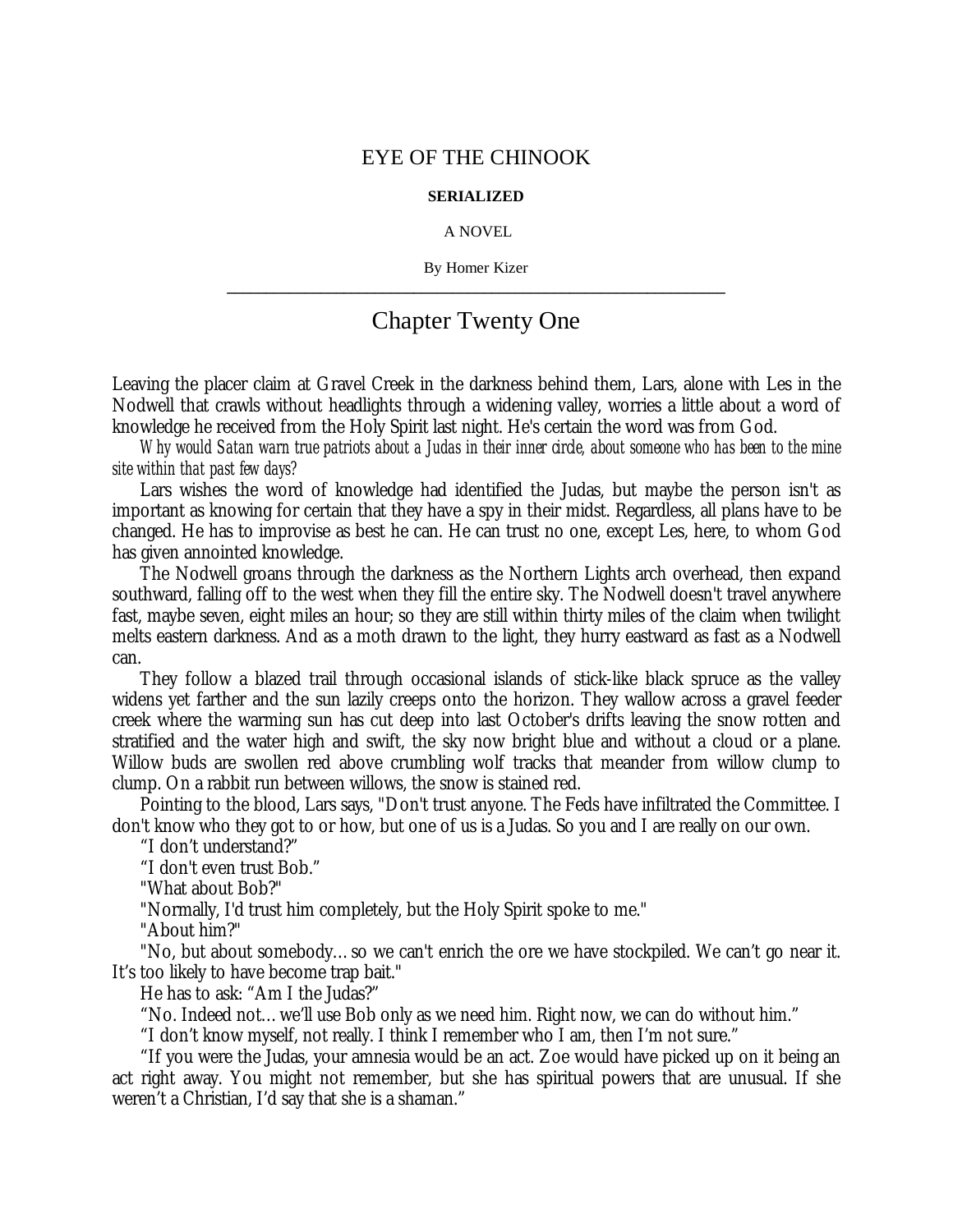"A Christian can't be a shaman?"

"That's odd that you'd ask, but no."

"Then the men were joking about me being a raven?"

"Yeah, they joked about you eatin' a raven and becomin' one. Harmless fun, that's all."

"There's something that isn't harmless in all of this. I really do know how to build a device— and how to deliver it. There's nothing harmless in leveling a city."

"I expect there isn't… while I don't expect building a bomb is a one person job, we have to be careful of what you share with anyone. You might well be building this by yourself."

The Nodwell's six-cylinder engine, a five-main-bearing Ford that has been rebuilt twice this winter and still doesn't run quite right, grunts as it spins one track while pulling out of the creek and up the overhanging face of the deteriorating drift. Nevertheless, the Nodwell twists to the top of the drift, from which they can survey the valley that stretches without a human footprint for miles to the east. "How many bulldozers do you see?" asks Lars.

Les sees neither smoke from a chimney or any other sign of human occupation. Instead, he sees rocks and snow and bushy willows and something dark maybe a mile away. He points to the spot.

"A moose, I imagine," says Lars. "You don't think Mr. Carter lied to the nation, do you? when he signed his D-2 legislation. There aren't bulldozers poised to rip up the wilderness. There probably aren't enough bulldozers west of the Mississippi to even dent the enormity of Alaska's Bush."

The valley stretches over the horizon where it flows into an even larger valley, and that valley merges with another as streams swell into a river. In the third valley downstream, three Athabaskan families trap during the cold months. After the river ice goes out, they move even farther downstream where they have two fishwheels. They sell salmon eggs to Japanese buyers, and dry the salmon carcasses for their dogs. And they return to their cabins in that third valley before the caribou migrate through. They homeschool seven children, with the first to have completed twelfth grade now attending University of Alaska Fairbanks where she studies Alaskan Native culture from a white man from the Lower Forty-Eight. She wants to write a paper about a wild man, a big-foot, who stole a rifle, but she doesn't think her story will be believed. She knows it's true, but her professor insists that she only write about those things he believes are true, like how much better off the People were before they got outboards and snow-goes, Coleman lanterns and Christ. She has already written about trapping martin and how to make a wheel-set for wolves and how to boil dinner in a caribou stomach, but those are things everybody knows. She wants to write about things unique to her valley, like the family of wild men that live in holes along the river, or the pack of white wolves that hunts them, those wolves much bigger than the dark wolves that follow the caribou herds. Once, she even saw a wild man, a woman with a baby clinging to her back, the baby's hands just like her own, pink and brown and without visible hair. The woman looked at her, then walked very fast towards their holes. She ran after the woman, but couldn't keep up. She never saw the woman again, and when she told her dad about the woman, her dad said he would pile brush over the wild men's hole and burn them all out if she ever went down there again. And she knew her dad would because her grandma told stories about the wild men being cannibals and about the old people killing them until there weren't many left, about how People were supposed to kill them whenever possible and not leave any of them alive. But they have a family, maybe several families in their valley. Her dad won't kill them as long as they stay near their holes, where the wolves stalk them, trying to catch them in the willows where they get water. But usually they aren't so far away from their holes that they can't escape from the wolves. That's why the one wild man stole a rifle, to kill the wolves, but he didn't know how to aim. Even her dad stayed away from the holes until they heard the wild man shoot the seventh shot. Her dad didn't want to be hit accidentally.

Lars turns the Nodwell sideways so Les can see up the side the mountains to their south. He says, "I thought Mr. Carter was born again, but if he has been, he wasn't born from above but from